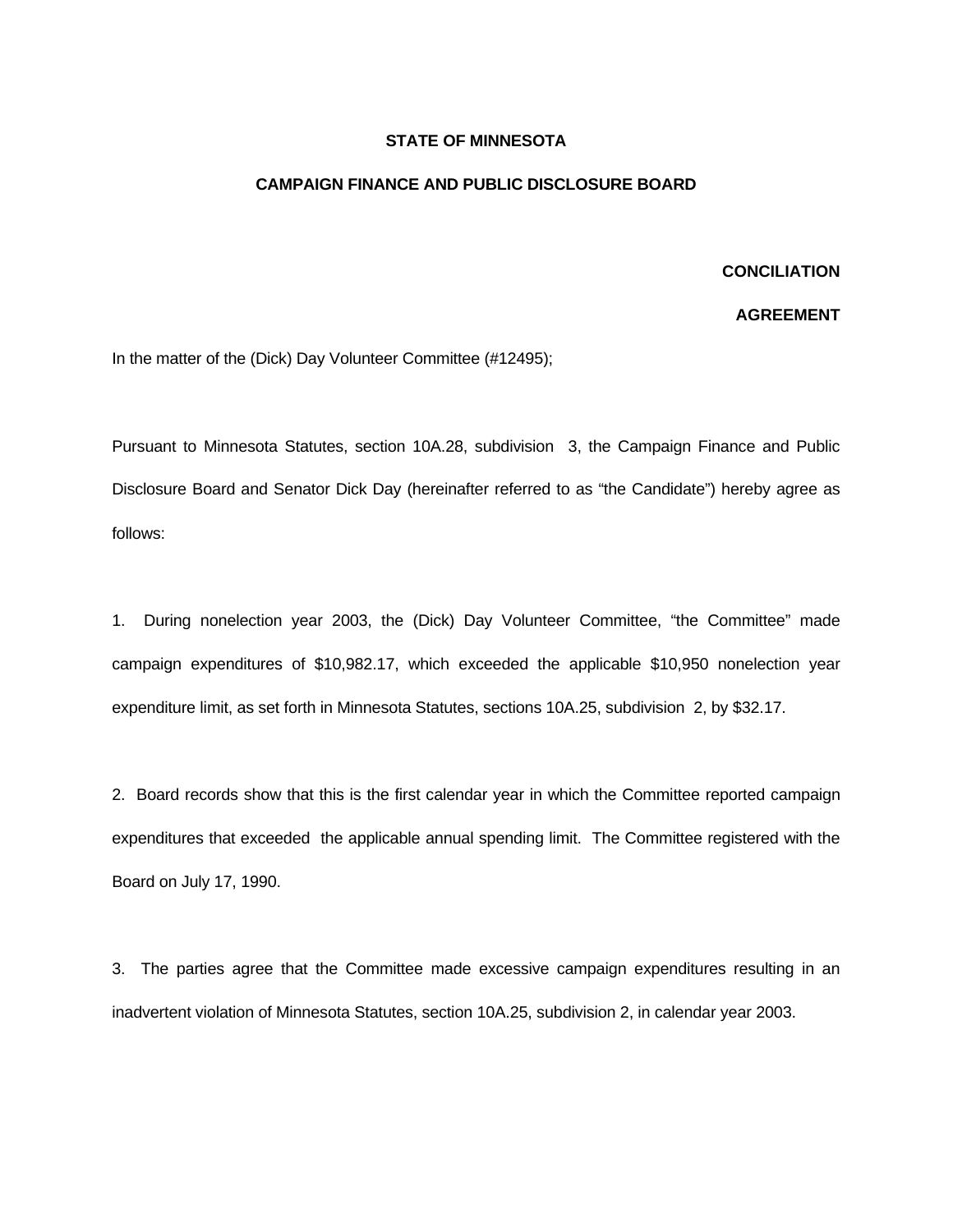4. The Board imposes a civil penalty of \$32.17. This number represents one times the amount by which the campaign expenditures exceeded the spending limit in 2003, to be paid to the Board for deposit in the general fund of the state.

5. The Committee hereby agrees to forward to the Board \$32.17 by check or money order payable to the STATE OF MINNESOTA within 30 days after the date this Agreement is signed by the Board chair. It is agreed by the parties that payment of the civil penalty of \$32.17, and this Conciliation Agreement will be a bar to any civil proceeding under Minnesota Statutes, section 10A.28, subdivisions 3 and 4.

6. It is further understood and agreed, however, that if the civil penalty of \$32.17 is not paid within the time specified in paragraph 5 above, then the Candidate will be personally liable to pay a civil penalty, under Minnesota Statutes, sections 10A.28 and 10A.34, subdivision 1, in an amount calculated as follows:

(a) \$64.34 which is two times the amount by which the expenditures exceeded the statutory limit, if payment is received 31 to 60 days after the date this Agreement is signed by the Board Chair.

(b) \$96.51 which is three times the amount by which the expenditures exceeded the statutory limit, if payment is received 61 to 90 days after the date this Agreement is signed by the Board Chair.

(c) \$128.68 which four times the amount by which the expenditures exceeded the statutory limit, if payment if received more than 90 days after the date this Agreement is signed by the Board Chair.